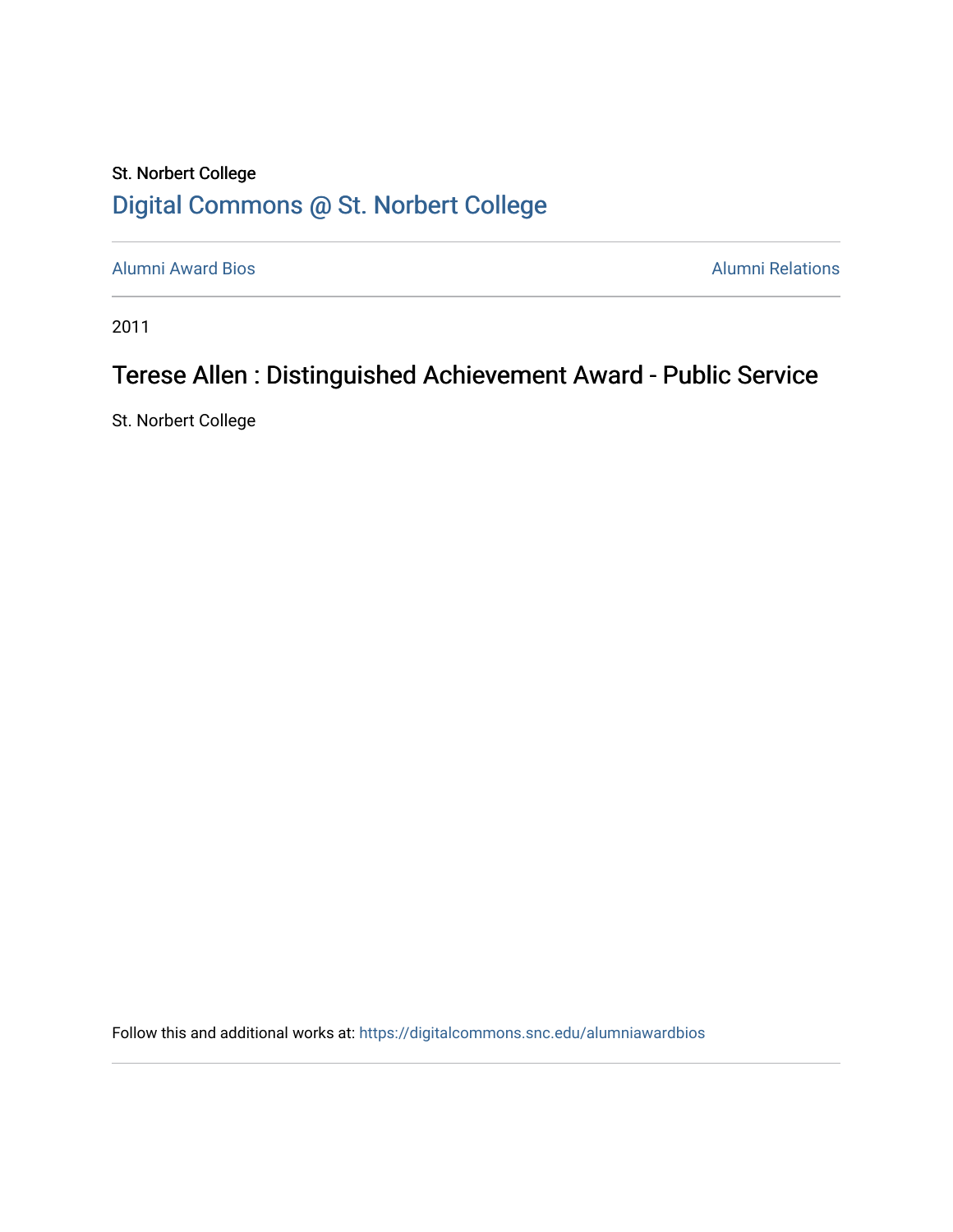**ELE ST. NORBERT** 



Q

[Academics](https://www.snc.edu/academics) [Admission](https://www.snc.edu/admission) [Campus Life](https://www.snc.edu/campuslife) [Living Norbertine](https://www.snc.edu/livingnorbertine) [Athletics](https://www.snc.edu/athletics) [About](https://www.snc.edu/about)

 $\geq$  [Alumni](https://www.snc.edu/alumni/)  $\geq$  [Alumni Awards](https://www.snc.edu/alumni/awards/)  $\geq$  2011 Distinguished Achievement Award - Public Service A

### [Alumni](https://www.snc.edu/alumni/index.html)

[Events & Reunions](https://www.snc.edu/alumni/event/index.html) [Behind the Arch](https://www.snc.edu/alumni/event/behindthearch/) [Benefits and Services](https://www.snc.edu/alumni/benefits.html) [Get Involved](https://www.snc.edu/alumni/getinvolved.html) [Give to SNC](http://giving.snc.edu/) [Alumni Awards](https://www.snc.edu/alumni/awards/index.html) [Past Recipients](https://www.snc.edu/alumni/awards/recipients.html) [Knight Lights](https://www.snc.edu/alumni/knightlights/index.html) [Alumni-Owned](https://www.snc.edu/alumni/directory/index.html) [Businesses Network](https://www.snc.edu/alumni/directory/index.html) [Alumni Board](https://www.snc.edu/alumni/alumniboard.html) [Student Alumni](https://www.snc.edu/alumni/saa.html) [Ambassadors](https://www.snc.edu/alumni/saa.html) [Staff](https://www.snc.edu/alumni/contactus.html)

# 2011 Distinguished Achievement Award - Public Service



#### Terese Allen '77 [View Terese's acceptance speech](http://www.youtube.com/watch?v=sYzWVUgMMfM)

For Terese Allen '77, food is a celebration. But she knows it is a celebration to which not everyone is invited.

The philosophy major turned food writer/historian/activist/chef has shone a bright light on the culinary riches and traditions of Wisconsin, even as she has illuminated the dark corners of hunger and poverty, and advocated for sustainable, socially just food policy.

As a contributing editor of Wisconsin Trails magazine, a food columnist for The Isthmus, and author or editor of ten books about food and cooking, Terese became well known – and

much beloved – by foodies across Wisconsin. As co-author of the revised "The Flavor of Wisconsin," she helped create what Kate Thompson of the Wisconsin State Historical Society Press called "an immensely important and lasting chronicle of Wisconsin cultural history."

Terese is dedicated to the principle that all economic segments of the community have the right to the good, healthy food about which she writes so elegantly. As a result, she has been active in pursuing "sustainable eating" – with food that is environmentally friendly, economically feasible and socially just.

Her commitment has taken many forms: She instituted the practice of gleaning unsold produce from the Dane County Farmer's Market to distribute at a food pantry, dedicating ten years to the cause before another group stepped in to help. Later, she helped institute a similar, broaderbased program on Madison's east side.

For years, she organized a variety of fundraisers on behalf of the Atwood Community Center, including international dinners that highlighted the cuisines of various cultures, including